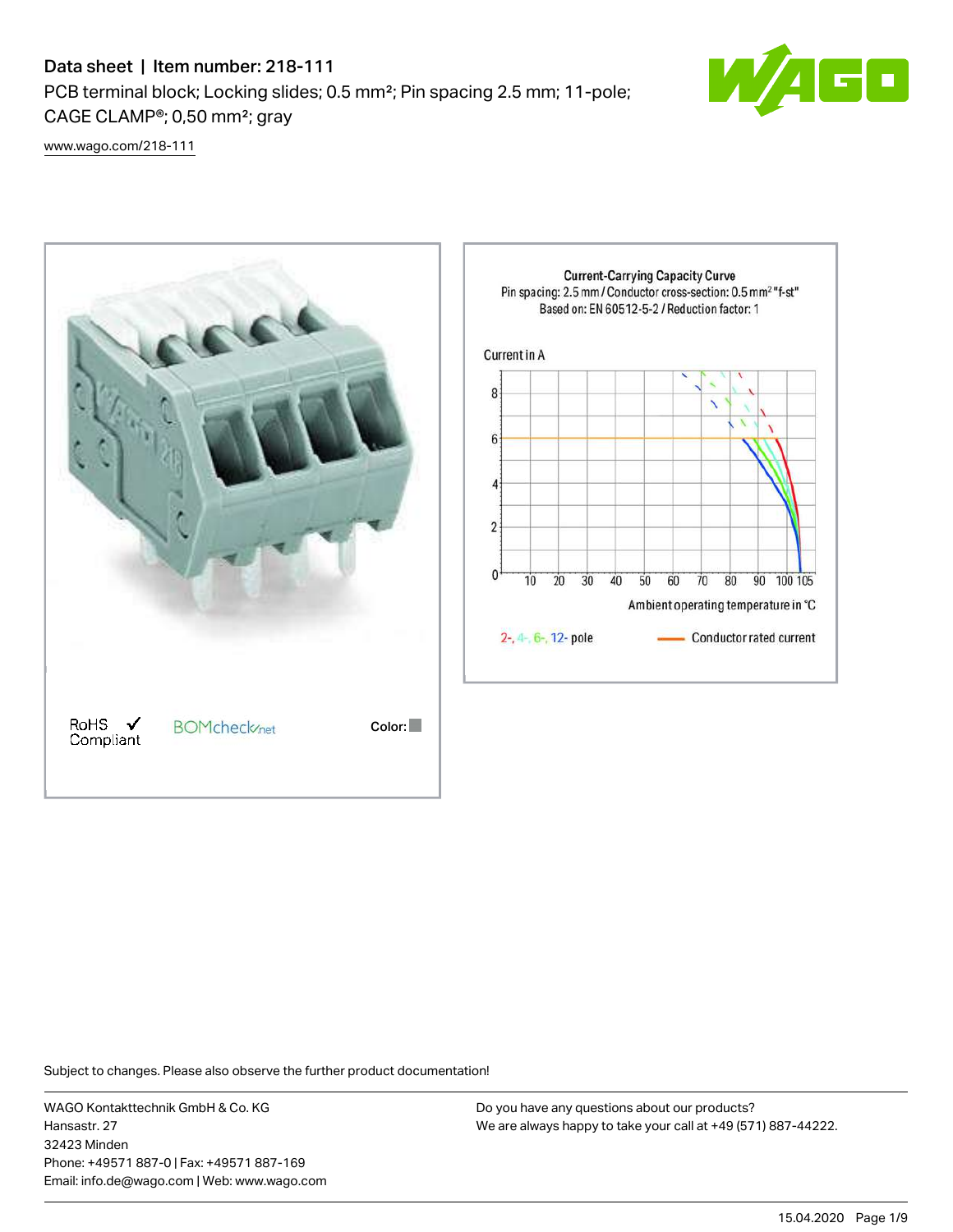



#### Item description

- П Terminal strips are just 8.1 mm tall and feature an innovative, locking slide-actuated CAGE CLAMP®
- $\blacksquare$ Several clamping units can be held open simultaneously
- П Easily terminate stranded conductors in

tight spaces (e.g., bus connectors)

#### Data Electrical data

#### Ratings per IEC/EN 60664-1

| Ratings per                     | IEC/EN 60664-1 |
|---------------------------------|----------------|
| Rated voltage (III / 3)         | 80 V           |
| Rated impulse voltage (III / 3) | $2.5$ kV       |
| Rated voltage (III / 2)         | 160 V          |
| Rated impulse voltage (III / 2) | $2.5$ kV       |
| Rated voltage (II / 2)          | 320 V          |
| Rated impulse voltage (II / 2)  | $2.5$ kV       |
| Rated current                   | 6A             |

Subject to changes. Please also observe the further product documentation!

WAGO Kontakttechnik GmbH & Co. KG Hansastr. 27 32423 Minden Phone: +49571 887-0 | Fax: +49571 887-169 Email: info.de@wago.com | Web: www.wago.com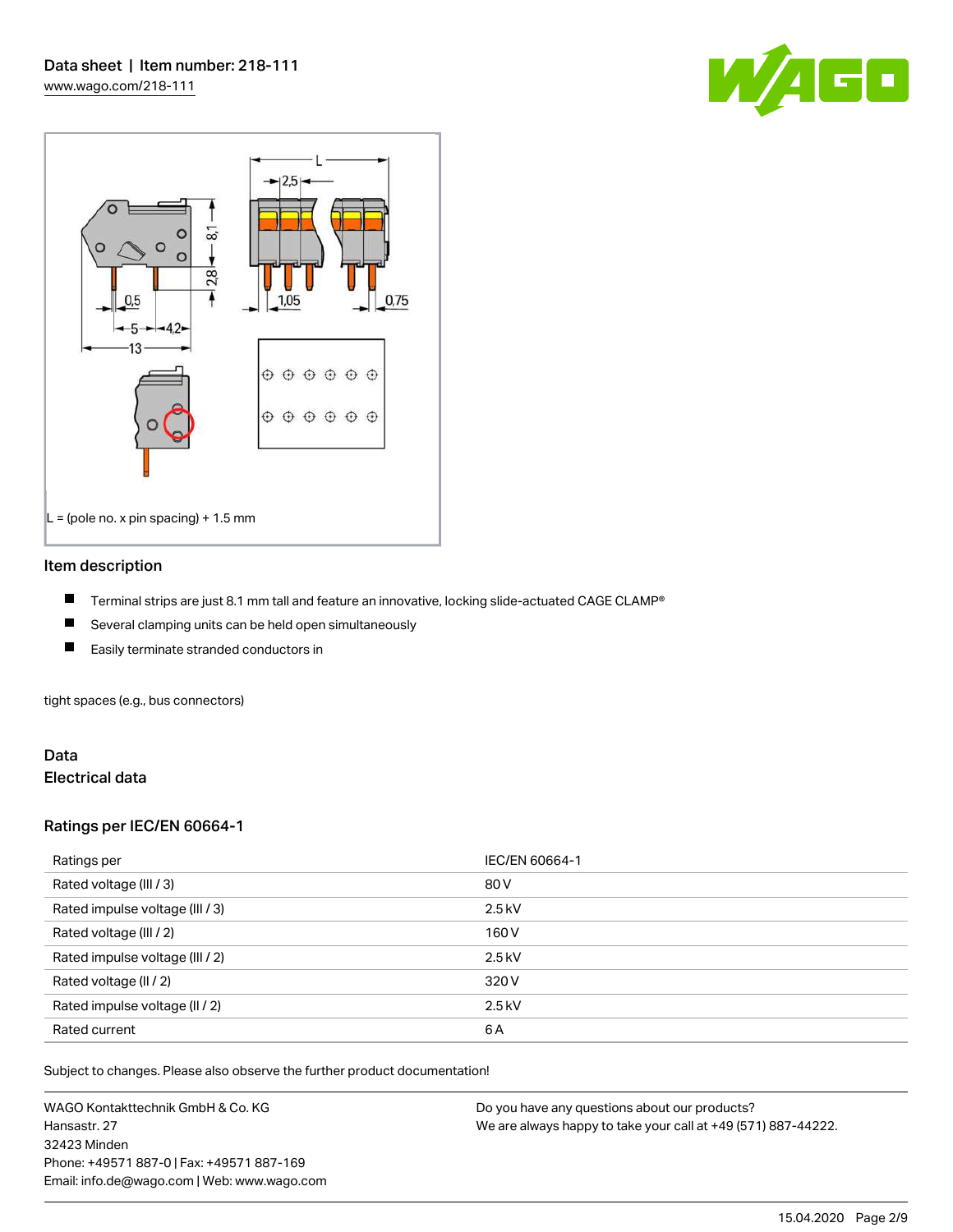[www.wago.com/218-111](http://www.wago.com/218-111)



Legend (ratings) (III / 2) ≙ Overvoltage category III / Pollution degree 2

#### Approvals per UL 1059

| Rated voltage UL (Use Group B) | 150 V   |
|--------------------------------|---------|
| Rated current UL (Use Group B) |         |
| Approvals per                  | UL 1059 |

### Approvals per CSA

| Rated voltage CSA (Use Group B) | 150 V |
|---------------------------------|-------|
| Rated current CSA (Use Group B) |       |

#### Connection data

| Connection technology                                       | CAGE CLAMP                                                               |
|-------------------------------------------------------------|--------------------------------------------------------------------------|
| Actuation type                                              | Slider                                                                   |
| Solid conductor                                             | $0.080.5$ mm <sup>2</sup> / 28  20 AWG                                   |
| Fine-stranded conductor                                     | $0.080.5$ mm <sup>2</sup> / 28  20 AWG                                   |
| Fine-stranded conductor with ferrule with plastic collar    | $0.25$ mm <sup>2</sup>                                                   |
| Fine-stranded conductor with ferrule without plastic collar | $0.25$ mm <sup>2</sup>                                                   |
| Strip length                                                | $56$ mm $/ 0.20.24$ inch                                                 |
| Conductor entry angle to the PCB                            | $40^{\circ}$                                                             |
| No. of poles                                                | 11                                                                       |
| Total number of connection points                           | 11                                                                       |
| Total number of potentials                                  | 11                                                                       |
| Number of connection types                                  | 1                                                                        |
| Number of levels                                            | 1                                                                        |
| Note (conductor cross-section)                              | Terminating 0.75 mm <sup>2</sup> /18 AWG conductors is possible; however |
|                                                             | insulation diameter allows only every other clamping unit to be          |
|                                                             | terminated with this conductor size.                                     |

## Geometrical Data

| Pin spacing             | 2,5 mm / 0.098 inch  |
|-------------------------|----------------------|
| Width                   | 29 mm / 1.142 inch   |
| Height                  | 10,9 mm / 0.429 inch |
| Height from the surface | 8,1 mm / 0.319 inch  |
| Depth                   | 13 mm / 0.512 inch   |
| Solder pin length       | $2.8$ mm             |
| Solder pin dimensions   | $0.5 \times 0.75$ mm |

Subject to changes. Please also observe the further product documentation!

WAGO Kontakttechnik GmbH & Co. KG Hansastr. 27 32423 Minden Phone: +49571 887-0 | Fax: +49571 887-169 Email: info.de@wago.com | Web: www.wago.com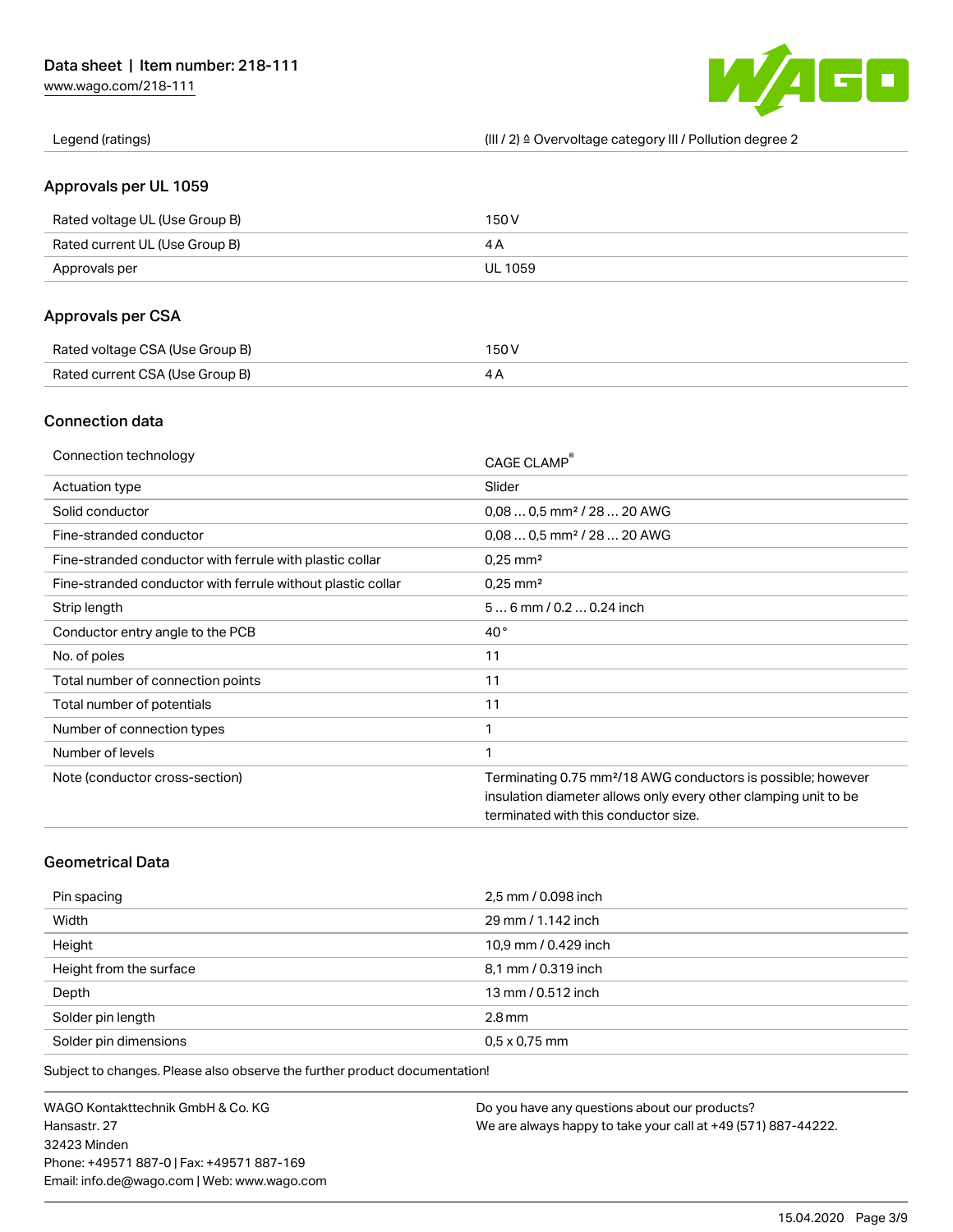[www.wago.com/218-111](http://www.wago.com/218-111)



| Drilled hole diameter (tolerance) | ' mm |
|-----------------------------------|------|
|-----------------------------------|------|

#### PCB contact

| PCB contact                         | THT                                      |
|-------------------------------------|------------------------------------------|
| Solder pin arrangement              | over the entire terminal strip (in-line) |
| Number of solder pins per potential |                                          |

#### Material Data

| Color                       | gray                                   |
|-----------------------------|----------------------------------------|
| Material group              |                                        |
| Insulating material         | Polyamide 66 (PA 66)                   |
| Flammability class per UL94 | V <sub>0</sub>                         |
| Clamping spring material    | Chrome nickel spring steel (CrNi)      |
| Contact material            | Electrolytic copper (E <sub>Cu</sub> ) |
| Contact plating             | tin-plated                             |
| Fire load                   | 0.047 MJ                               |
| Weight                      | 3.7 <sub>g</sub>                       |
|                             |                                        |

# Environmental Requirements

#### Commercial data

| Product Group      | 4 (Printed Circuit) |
|--------------------|---------------------|
| Packaging type     | <b>BOX</b>          |
| Country of origin  | PL                  |
| <b>GTIN</b>        | 4017332998307       |
| Customs Tariff No. | 85369010000         |

#### Approvals / Certificates

#### Country specific Approvals

| Logo       | Approval                        | <b>Additional Approval Text</b> | Certificate<br>name |
|------------|---------------------------------|---------------------------------|---------------------|
| <b>CCD</b> | CCA<br>DEKRA Certification B.V. | EN 60947                        | NTR NL-<br>7076     |

Subject to changes. Please also observe the further product documentation!

WAGO Kontakttechnik GmbH & Co. KG Hansastr. 27 32423 Minden Phone: +49571 887-0 | Fax: +49571 887-169 Email: info.de@wago.com | Web: www.wago.com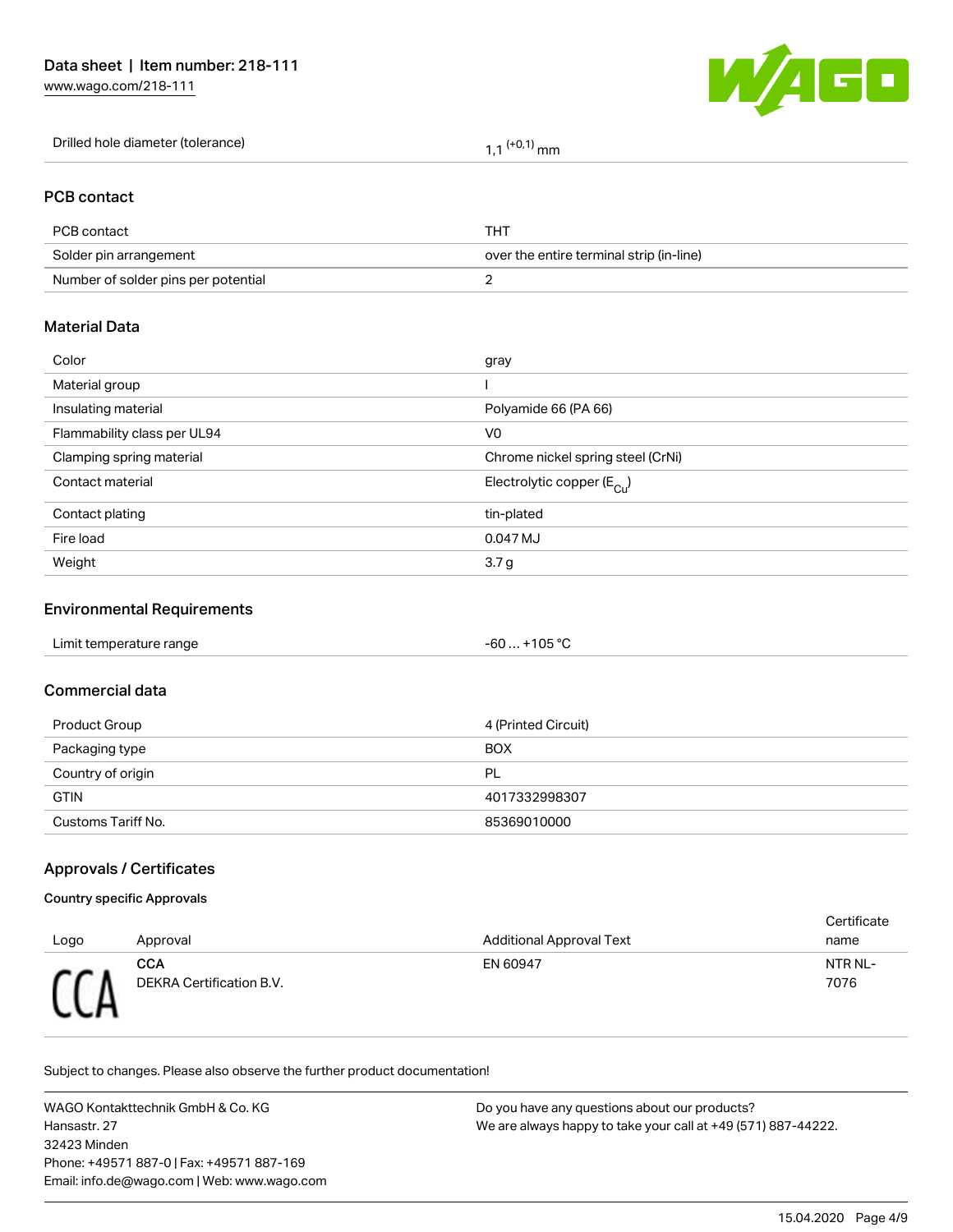

|                     | <b>CCA</b><br>DEKRA Certification B.V.  | EN 60947-7-4                    | NTR NL-<br>7267     |
|---------------------|-----------------------------------------|---------------------------------|---------------------|
|                     | <b>CSA</b><br>DEKRA Certification B.V.  | C22.2 No. 158                   | 1565656             |
| EMA<br>EUR          | <b>ENEC</b><br>DEKRA Certification B.V. | EN 60947                        | 2160584.01          |
| <b>UL-Approvals</b> |                                         |                                 |                     |
| Logo                | Approval                                | <b>Additional Approval Text</b> | Certificate<br>name |
|                     | UL<br>UL International Germany GmbH     | UL 1059                         | 20190630-<br>E45172 |

## **Counterpart**

#### Compatible products

#### Marking accessories

| Item no.: 210-331/250-202<br>Marking strips; as a DIN A4 sheet; MARKED; 1-16 (400x); Height of marker strip: 2.3 mm/0.091 in; Strip<br>length 182 mm; Horizontal marking; Self-adhesive; white  | www.wago.com/210-331<br>/250-202 |
|-------------------------------------------------------------------------------------------------------------------------------------------------------------------------------------------------|----------------------------------|
| Item no.: 210-331/250-204<br>Marking strips; as a DIN A4 sheet; MARKED; 17-32 (400x); Height of marker strip: 2.3 mm/0.091 in; Strip<br>length 182 mm; Horizontal marking; Self-adhesive; white | www.wago.com/210-331<br>/250-204 |
| Item no.: 210-331/250-206<br>Marking strips; as a DIN A4 sheet; MARKED; 33-48 (400x); Height of marker strip: 2.3 mm/0.091 in; Strip<br>length 182 mm; Horizontal marking; Self-adhesive; white | www.wago.com/210-331<br>/250-206 |
| Item no.: 210-331/250-207<br>Marking strips; as a DIN A4 sheet; MARKED; 1-48 (100x); Height of marker strip: 2.3 mm/0.091 in; Strip<br>length 182 mm; Horizontal marking; Self-adhesive; white  | www.wago.com/210-331<br>/250-207 |

.<br>Subject to changes. Please also observe the further product documentation!

WAGO Kontakttechnik GmbH & Co. KG Hansastr. 27 32423 Minden Phone: +49571 887-0 | Fax: +49571 887-169 Email: info.de@wago.com | Web: www.wago.com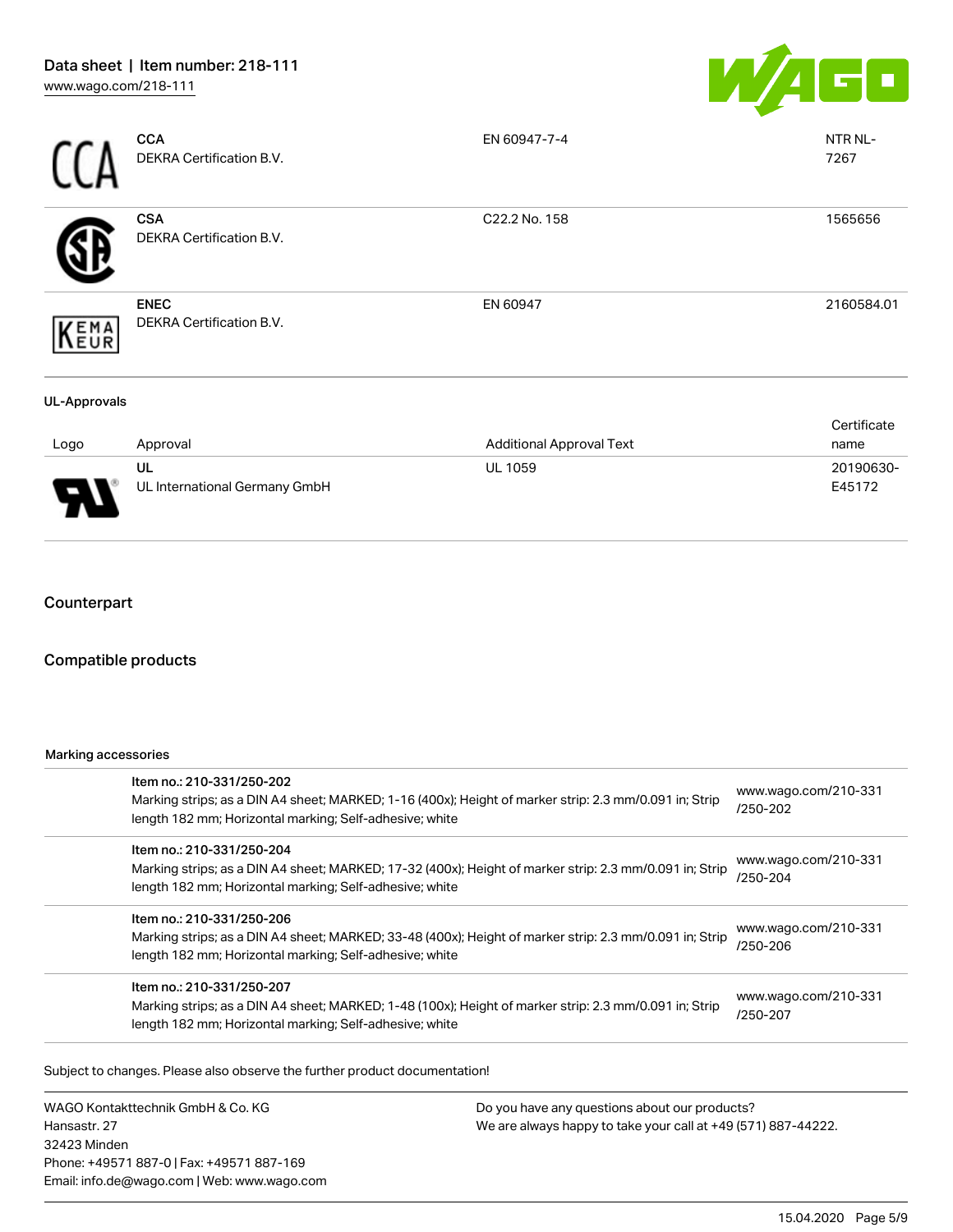# Data sheet | Item number: 218-111

[www.wago.com/218-111](http://www.wago.com/218-111)



| ferrule |                                                                                                               |                      |
|---------|---------------------------------------------------------------------------------------------------------------|----------------------|
|         | Item no.: 216-131<br>Ferrule; Sleeve for 0.25 mm <sup>2</sup> / AWG 24; uninsulated; electro-tin plated       | www.wago.com/216-131 |
|         | Item no.: 216-151<br>Ferrule; Sleeve for 0.25 mm <sup>2</sup> / AWG 24; uninsulated; electro-tin plated       | www.wago.com/216-151 |
|         | Item no.: 216-301<br>Ferrule; Sleeve for 0.25 mm <sup>2</sup> / AWG 24; insulated; electro-tin plated; yellow | www.wago.com/216-301 |
|         | Item no.: 216-321<br>Ferrule; Sleeve for 0.25 mm <sup>2</sup> / AWG 24; insulated; electro-tin plated; yellow | www.wago.com/216-321 |
| check   |                                                                                                               |                      |
|         | Item no.: 735-500<br>Test pin; 1 mm $\varnothing$ ; with solder connection for test wire                      | www.wago.com/735-500 |
| tools   |                                                                                                               |                      |
|         | Item no.: 210-647<br>Operating tool; Blade: 2.5 x 0.4 mm; with a partially insulated shaft                    | www.wago.com/210-647 |
|         | Item no.: 210-719<br>Operating tool; Blade: 2.5 x 0.4 mm; with a partially insulated shaft                    | www.wago.com/210-719 |

# Downloads Documentation

| <b>Additional Information</b>                                                                                                                                          |             |               |          |
|------------------------------------------------------------------------------------------------------------------------------------------------------------------------|-------------|---------------|----------|
| Technical explanations                                                                                                                                                 | Apr 3, 2019 | pdf<br>3.6 MB | Download |
|                                                                                                                                                                        |             |               |          |
| CAD/CAE-Data                                                                                                                                                           |             |               |          |
| CAD data                                                                                                                                                               |             |               |          |
| 2D/3D Models 218-111                                                                                                                                                   |             | <b>URL</b>    | Download |
| <b>CAE</b> data                                                                                                                                                        |             |               |          |
| EPLAN Data Portal 218-111                                                                                                                                              |             | <b>URL</b>    | Download |
| <b>PCB Design</b>                                                                                                                                                      |             |               |          |
| Symbol and Footprint 218-111                                                                                                                                           |             | URL           | Download |
| CAx data for your PCB design, consisting of "schematic symbols and PCB footprints",<br>allow easy integration of the WAGO component into your development environment. |             |               |          |
| Subject to changes. Please also observe the further product documentation!                                                                                             |             |               |          |

WAGO Kontakttechnik GmbH & Co. KG Hansastr. 27 32423 Minden Phone: +49571 887-0 | Fax: +49571 887-169 Email: info.de@wago.com | Web: www.wago.com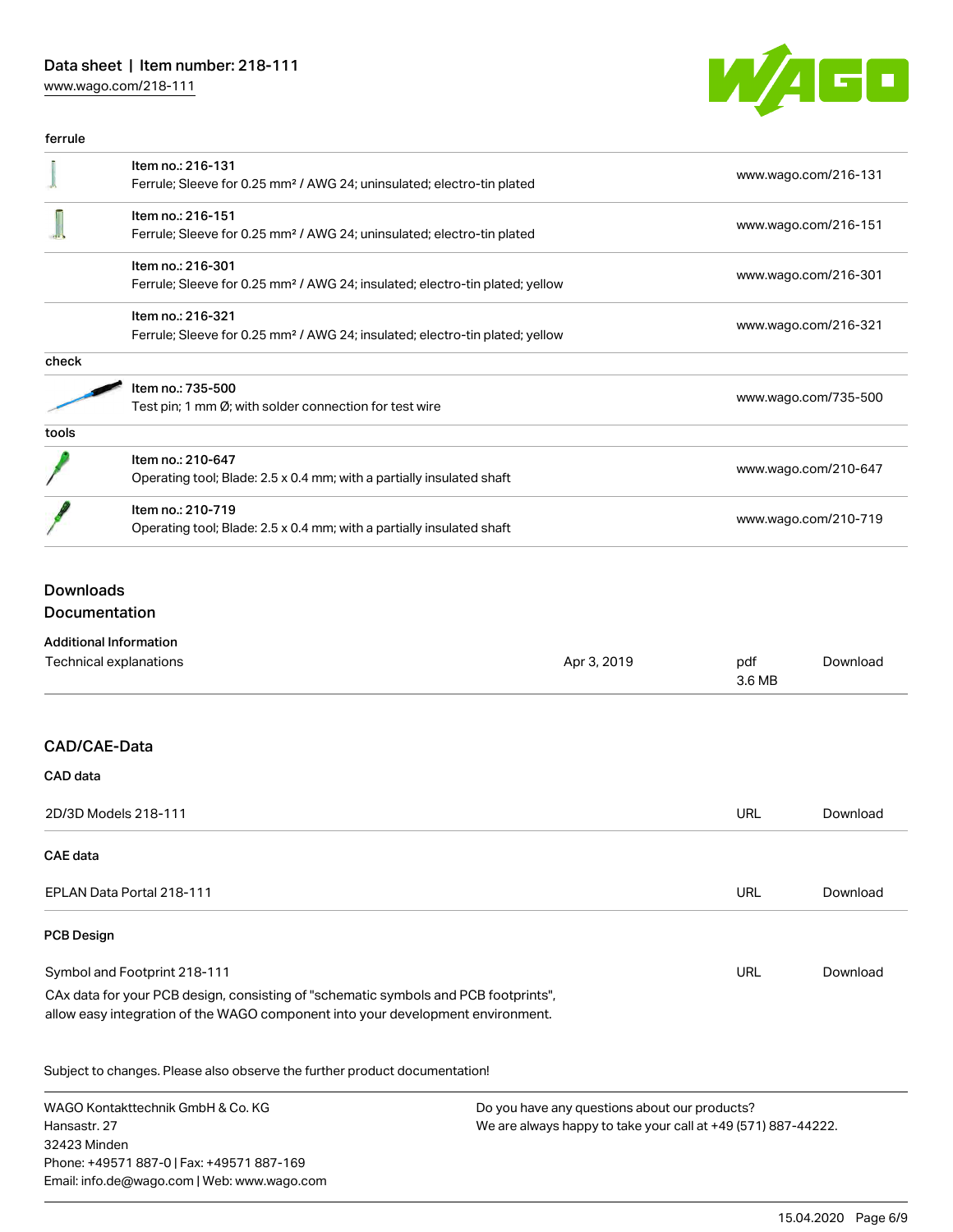#### Supported formats:

- $\blacksquare$ Accel EDA 14 & 15
- $\blacksquare$ Altium 6 to current version
- $\blacksquare$ Cadence Allegro
- $\blacksquare$ **DesignSpark**
- $\blacksquare$ Eagle Libraries
- $\blacksquare$ KiCad
- $\blacksquare$ Mentor Graphics BoardStation
- $\blacksquare$ Mentor Graphics Design Architect
- $\blacksquare$ Mentor Graphics Design Expedition 99 and 2000
- $\blacksquare$ OrCAD 9.X PCB and Capture
- $\blacksquare$ PADS PowerPCB 3, 3.5, 4.X, and 5.X
- $\blacksquare$ PADS PowerPCB and PowerLogic 3.0
- $\blacksquare$ PCAD 2000, 2001, 2002, 2004, and 2006
- $\blacksquare$ Pulsonix 8.5 or newer
- $\blacksquare$ STL
- 3D STEP П
- П TARGET 3001!
- $\blacksquare$ View Logic ViewDraw
- П Quadcept
- $\blacksquare$ Zuken CadStar 3 and 4
- Zuken CR-5000 and CR-8000 П

PCB Component Libraries (EDA), PCB CAD Library Ultra Librarian

Installation Notes

Conductor termination

Subject to changes. Please also observe the further product documentation!

WAGO Kontakttechnik GmbH & Co. KG Hansastr. 27 32423 Minden Phone: +49571 887-0 | Fax: +49571 887-169 Email: info.de@wago.com | Web: www.wago.com

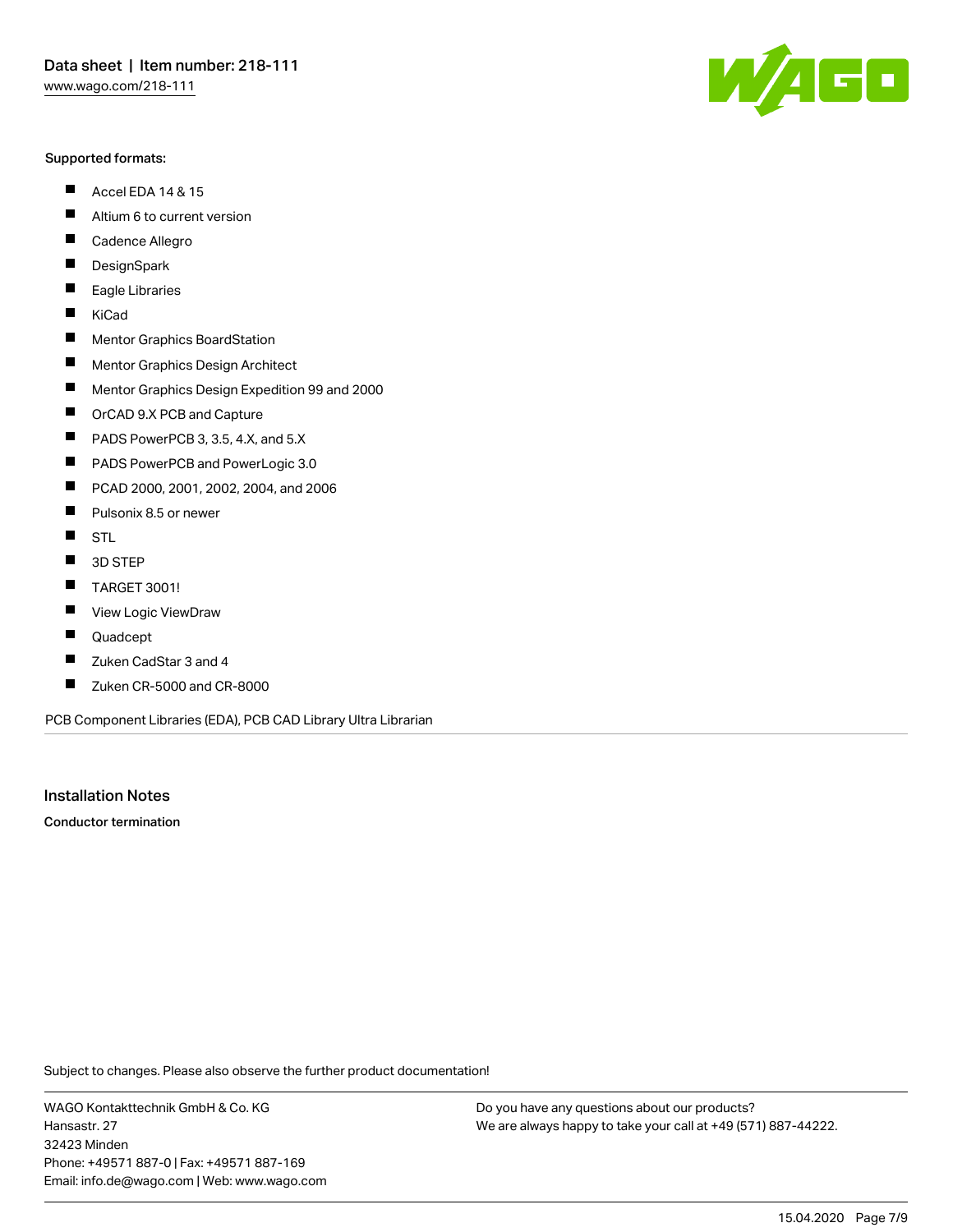# Data sheet | Item number: 218-111

[www.wago.com/218-111](http://www.wago.com/218-111)





Terminating stranded conductors in confined spaces requires a great deal of patience, unless you use the new 218 Series PCB Terminal Strips. The clamping units of these strips can be held open during termination process via integrated locking

Terminating 0.75 mm² (18 AWG) conductors is possible; however, insulation diameter allows only every other clamping unit to be terminated with this conductor size.



Conductor termination: To momentarily open the clamping unit, use screwdriver and then insert a stripped conductor. To open clamping unit for an extended period, move locking slide toward conductor entry hole. Then fully insert stripped conductor and move locking slide back to original position (also possible to perform with fingernail).



Incorrect – do not operate the locking slides from the back.

Marking

slide.

Subject to changes. Please also observe the further product documentation!

WAGO Kontakttechnik GmbH & Co. KG Hansastr. 27 32423 Minden Phone: +49571 887-0 | Fax: +49571 887-169 Email: info.de@wago.com | Web: www.wago.com